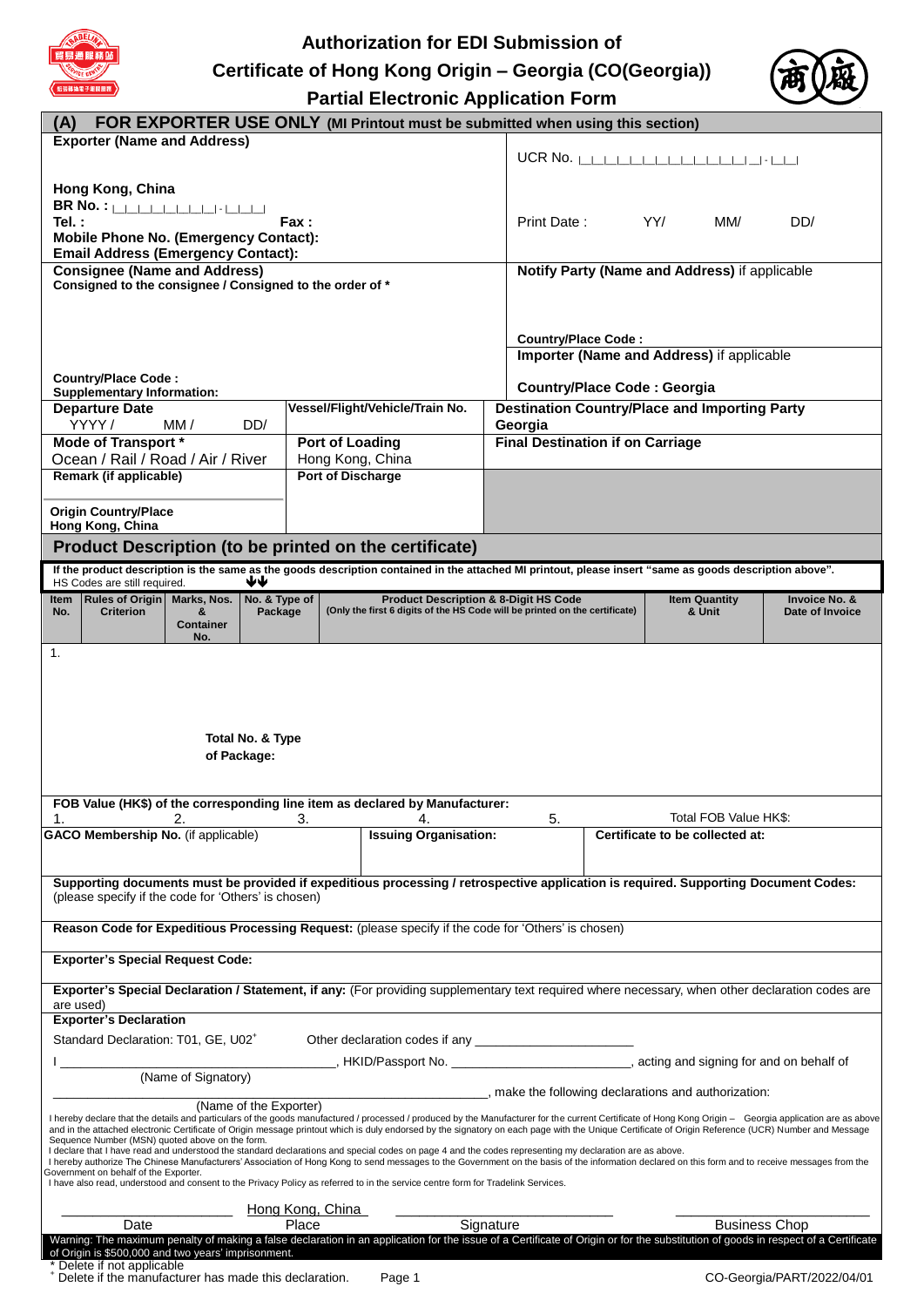| (B)<br><b>FOR MANUFACTURER &amp; SUBCONTRACTOR [IF INVOLVED] USE ONLY</b><br>(RMD printout must be submitted when using this section)                                                                                                                                                                                        |                                                                             |                                                                                                                                                                                                                                                                                                                                |                                                                                                    |                                                                                       |                                                      |  |
|------------------------------------------------------------------------------------------------------------------------------------------------------------------------------------------------------------------------------------------------------------------------------------------------------------------------------|-----------------------------------------------------------------------------|--------------------------------------------------------------------------------------------------------------------------------------------------------------------------------------------------------------------------------------------------------------------------------------------------------------------------------|----------------------------------------------------------------------------------------------------|---------------------------------------------------------------------------------------|------------------------------------------------------|--|
|                                                                                                                                                                                                                                                                                                                              | <b>Manufacturer Name:</b>                                                   |                                                                                                                                                                                                                                                                                                                                | Address of Goods Available for Inspection:                                                         |                                                                                       |                                                      |  |
|                                                                                                                                                                                                                                                                                                                              |                                                                             |                                                                                                                                                                                                                                                                                                                                |                                                                                                    |                                                                                       |                                                      |  |
|                                                                                                                                                                                                                                                                                                                              |                                                                             |                                                                                                                                                                                                                                                                                                                                |                                                                                                    |                                                                                       |                                                      |  |
|                                                                                                                                                                                                                                                                                                                              | Address Code: LILLI                                                         | Tel:                                                                                                                                                                                                                                                                                                                           |                                                                                                    |                                                                                       |                                                      |  |
|                                                                                                                                                                                                                                                                                                                              | BR No.: <b> _ _ _ _ _ _ _ _ </b> _  -  _ _ _ <br>$FR$ No.: $\left  \right $ | Fax:                                                                                                                                                                                                                                                                                                                           | UCR No. $\Box$                                                                                     |                                                                                       |                                                      |  |
|                                                                                                                                                                                                                                                                                                                              |                                                                             |                                                                                                                                                                                                                                                                                                                                | Print Date: YY/<br>MM/<br><b>DD</b><br>Principal Process(es) Done by Manufacturer and Outworker in |                                                                                       |                                                      |  |
|                                                                                                                                                                                                                                                                                                                              |                                                                             |                                                                                                                                                                                                                                                                                                                                | <b>Hong Kong</b>                                                                                   |                                                                                       |                                                      |  |
| <b>Item</b><br>No.                                                                                                                                                                                                                                                                                                           | <b>Rules of Origin</b><br><b>Criterion</b>                                  | <b>Goods Description</b><br>(must be the same as that made by the Exporter in the                                                                                                                                                                                                                                              | <b>Materials &amp; Components</b><br>of HK Origin                                                  |                                                                                       | <b>Materials &amp; Components</b><br>of Other Origin |  |
|                                                                                                                                                                                                                                                                                                                              |                                                                             | RMD Printout attached)                                                                                                                                                                                                                                                                                                         |                                                                                                    |                                                                                       |                                                      |  |
|                                                                                                                                                                                                                                                                                                                              |                                                                             |                                                                                                                                                                                                                                                                                                                                |                                                                                                    |                                                                                       |                                                      |  |
| 1.                                                                                                                                                                                                                                                                                                                           |                                                                             |                                                                                                                                                                                                                                                                                                                                |                                                                                                    |                                                                                       |                                                      |  |
|                                                                                                                                                                                                                                                                                                                              |                                                                             |                                                                                                                                                                                                                                                                                                                                |                                                                                                    |                                                                                       |                                                      |  |
|                                                                                                                                                                                                                                                                                                                              |                                                                             |                                                                                                                                                                                                                                                                                                                                |                                                                                                    |                                                                                       |                                                      |  |
|                                                                                                                                                                                                                                                                                                                              |                                                                             |                                                                                                                                                                                                                                                                                                                                |                                                                                                    |                                                                                       |                                                      |  |
|                                                                                                                                                                                                                                                                                                                              | See note on page 4.                                                         | Please indicate "+" before the quantity if responsible quantity is Part Quantity; "= " if it is Part Process; and "/" if it is Part Process / Part Quantity.<br>₩₩                                                                                                                                                             |                                                                                                    |                                                                                       |                                                      |  |
| <b>Item</b>                                                                                                                                                                                                                                                                                                                  | Line Item Quantity &                                                        | <b>Responsible Quantity</b>                                                                                                                                                                                                                                                                                                    | <b>Manufacturer</b>                                                                                | <b>Subcontractor</b>                                                                  | <b>Outworker</b>                                     |  |
| <b>No</b>                                                                                                                                                                                                                                                                                                                    | Unit as Declared by<br><b>Exporter</b>                                      | as Declared by<br>Exporter (a)                                                                                                                                                                                                                                                                                                 | <b>Responsible</b><br>Quantity (b)                                                                 | <b>Responsible</b><br>Quantity (c)                                                    | <b>Responsible</b><br>Quantity (d)                   |  |
| 1.                                                                                                                                                                                                                                                                                                                           |                                                                             |                                                                                                                                                                                                                                                                                                                                |                                                                                                    |                                                                                       |                                                      |  |
|                                                                                                                                                                                                                                                                                                                              |                                                                             |                                                                                                                                                                                                                                                                                                                                |                                                                                                    |                                                                                       |                                                      |  |
|                                                                                                                                                                                                                                                                                                                              |                                                                             |                                                                                                                                                                                                                                                                                                                                |                                                                                                    |                                                                                       |                                                      |  |
|                                                                                                                                                                                                                                                                                                                              | <b>Subcontractor Name:</b>                                                  |                                                                                                                                                                                                                                                                                                                                | Principal Process(es) Done by Subcontractor in Hong Kong                                           |                                                                                       |                                                      |  |
|                                                                                                                                                                                                                                                                                                                              | Address Code: LILLI                                                         | LSA No.                                                                                                                                                                                                                                                                                                                        |                                                                                                    |                                                                                       |                                                      |  |
|                                                                                                                                                                                                                                                                                                                              | $BR \ No.: \$                                                               | Tel:<br>Fax:                                                                                                                                                                                                                                                                                                                   |                                                                                                    |                                                                                       |                                                      |  |
|                                                                                                                                                                                                                                                                                                                              | $FR$ No.: $\frac{1}{1}$<br><b>Subcontractor's Declaration</b>               |                                                                                                                                                                                                                                                                                                                                |                                                                                                    |                                                                                       |                                                      |  |
|                                                                                                                                                                                                                                                                                                                              | Standard Declaration: T03, GE                                               |                                                                                                                                                                                                                                                                                                                                |                                                                                                    |                                                                                       |                                                      |  |
|                                                                                                                                                                                                                                                                                                                              | (Name of Signatory)                                                         |                                                                                                                                                                                                                                                                                                                                |                                                                                                    | HKID/Passport No. __________________________, acting and signing for and on behalf of |                                                      |  |
|                                                                                                                                                                                                                                                                                                                              |                                                                             | (Name of the Subcontractor)                                                                                                                                                                                                                                                                                                    |                                                                                                    | , make the following declarations and authorization:                                  |                                                      |  |
|                                                                                                                                                                                                                                                                                                                              |                                                                             | I declare that I have read and understood the standard declarations and special codes on page 4 and the codes representing my declaration are as above.<br>I hereby authorize The Chinese Manufacturers' Association of Hong Kong to transform and send messages to the Government on the basis of the information declared on |                                                                                                    |                                                                                       |                                                      |  |
|                                                                                                                                                                                                                                                                                                                              |                                                                             | this form, and to receive messages from the Government on behalf of the Subcontractor.<br>I have also read, understood and consent to the Privacy Policy as referred to in the service centre form for Tradelink Services.                                                                                                     |                                                                                                    |                                                                                       |                                                      |  |
|                                                                                                                                                                                                                                                                                                                              |                                                                             |                                                                                                                                                                                                                                                                                                                                |                                                                                                    |                                                                                       |                                                      |  |
|                                                                                                                                                                                                                                                                                                                              |                                                                             |                                                                                                                                                                                                                                                                                                                                |                                                                                                    |                                                                                       |                                                      |  |
|                                                                                                                                                                                                                                                                                                                              | Date                                                                        | Note: Manufacturers and subcontractors have to ensure that the persons acting and signing for and on behalf of the manufacturers/subcontractors should be identical to the authorized signatories                                                                                                                              | Signature                                                                                          | <b>Business Chop</b>                                                                  |                                                      |  |
|                                                                                                                                                                                                                                                                                                                              |                                                                             | provided to the Trade and Industry Department else applications submitted will be deferred/rejected.                                                                                                                                                                                                                           |                                                                                                    |                                                                                       |                                                      |  |
| Manufacturer's Special Declaration/Statement, if any: (For providing supplementary text required where necessary, when other<br>declaration codes are used)                                                                                                                                                                  |                                                                             |                                                                                                                                                                                                                                                                                                                                |                                                                                                    |                                                                                       |                                                      |  |
| <b>Manufacturer's Declaration</b>                                                                                                                                                                                                                                                                                            |                                                                             |                                                                                                                                                                                                                                                                                                                                |                                                                                                    |                                                                                       |                                                      |  |
|                                                                                                                                                                                                                                                                                                                              | Standard Declaration: T02, GE, U02^                                         |                                                                                                                                                                                                                                                                                                                                |                                                                                                    |                                                                                       |                                                      |  |
|                                                                                                                                                                                                                                                                                                                              | (Name of Signatory)                                                         |                                                                                                                                                                                                                                                                                                                                |                                                                                                    |                                                                                       |                                                      |  |
|                                                                                                                                                                                                                                                                                                                              |                                                                             |                                                                                                                                                                                                                                                                                                                                |                                                                                                    | , make the following declarations and authorization:                                  |                                                      |  |
| (Name of the Manufacturer)<br>I hereby declare that the details and particulars of the goods manufactured/processed/produced by the Manufacturer for the current Certificate of Hong Kong Origin -                                                                                                                           |                                                                             |                                                                                                                                                                                                                                                                                                                                |                                                                                                    |                                                                                       |                                                      |  |
| Georgia are as above and in the attached electronic Certificate of Origin message printout which is duly endorsed by the signatory on each page with the Unique<br>Certificate of Origin Reference (UCR) Number and Message Sequence Number (MSN) quoted above on the form.                                                  |                                                                             |                                                                                                                                                                                                                                                                                                                                |                                                                                                    |                                                                                       |                                                      |  |
| I declare that I have read and understood the standard declarations and special codes on page 4 and the codes representing my declaration are as above.<br>I hereby authorize The Chinese Manufacturers' Association of Hong Kong to send (and to transform, where necessary) messages to the Government on the basis of the |                                                                             |                                                                                                                                                                                                                                                                                                                                |                                                                                                    |                                                                                       |                                                      |  |
| information declared on this form, and to receive messages from the Government on behalf of the Manufacturer.<br>I have also read, understood and consent to the Privacy Policy as referred to in the service centre form for Tradelink Services.                                                                            |                                                                             |                                                                                                                                                                                                                                                                                                                                |                                                                                                    |                                                                                       |                                                      |  |
|                                                                                                                                                                                                                                                                                                                              |                                                                             |                                                                                                                                                                                                                                                                                                                                |                                                                                                    |                                                                                       |                                                      |  |
|                                                                                                                                                                                                                                                                                                                              |                                                                             |                                                                                                                                                                                                                                                                                                                                |                                                                                                    |                                                                                       |                                                      |  |
|                                                                                                                                                                                                                                                                                                                              | Date                                                                        | <b>Hong Kong, China</b><br>Place                                                                                                                                                                                                                                                                                               | Signature                                                                                          |                                                                                       | <b>Business Chop</b>                                 |  |
|                                                                                                                                                                                                                                                                                                                              |                                                                             | Note: Manufacturers and subcontractors have to ensure that the persons acting and signing for and on behalf of the manufacturers/subcontractors should be identical to the authorized signatories<br>provided to the Trade and Industry Department else applications submitted will be deferred/rejected.                      |                                                                                                    |                                                                                       |                                                      |  |
| Warning: The maximum penalty for making a false declaration in an application for the issue of a Certificate of Origin or for the substitution of goods in<br>respect of a Certificate of Origin is \$500,000 and two years' imprisonment.                                                                                   |                                                                             |                                                                                                                                                                                                                                                                                                                                |                                                                                                    |                                                                                       |                                                      |  |
|                                                                                                                                                                                                                                                                                                                              | Delete if not applicable                                                    |                                                                                                                                                                                                                                                                                                                                |                                                                                                    |                                                                                       |                                                      |  |
|                                                                                                                                                                                                                                                                                                                              | A Delete if the exporter has made this declaration.                         |                                                                                                                                                                                                                                                                                                                                |                                                                                                    |                                                                                       |                                                      |  |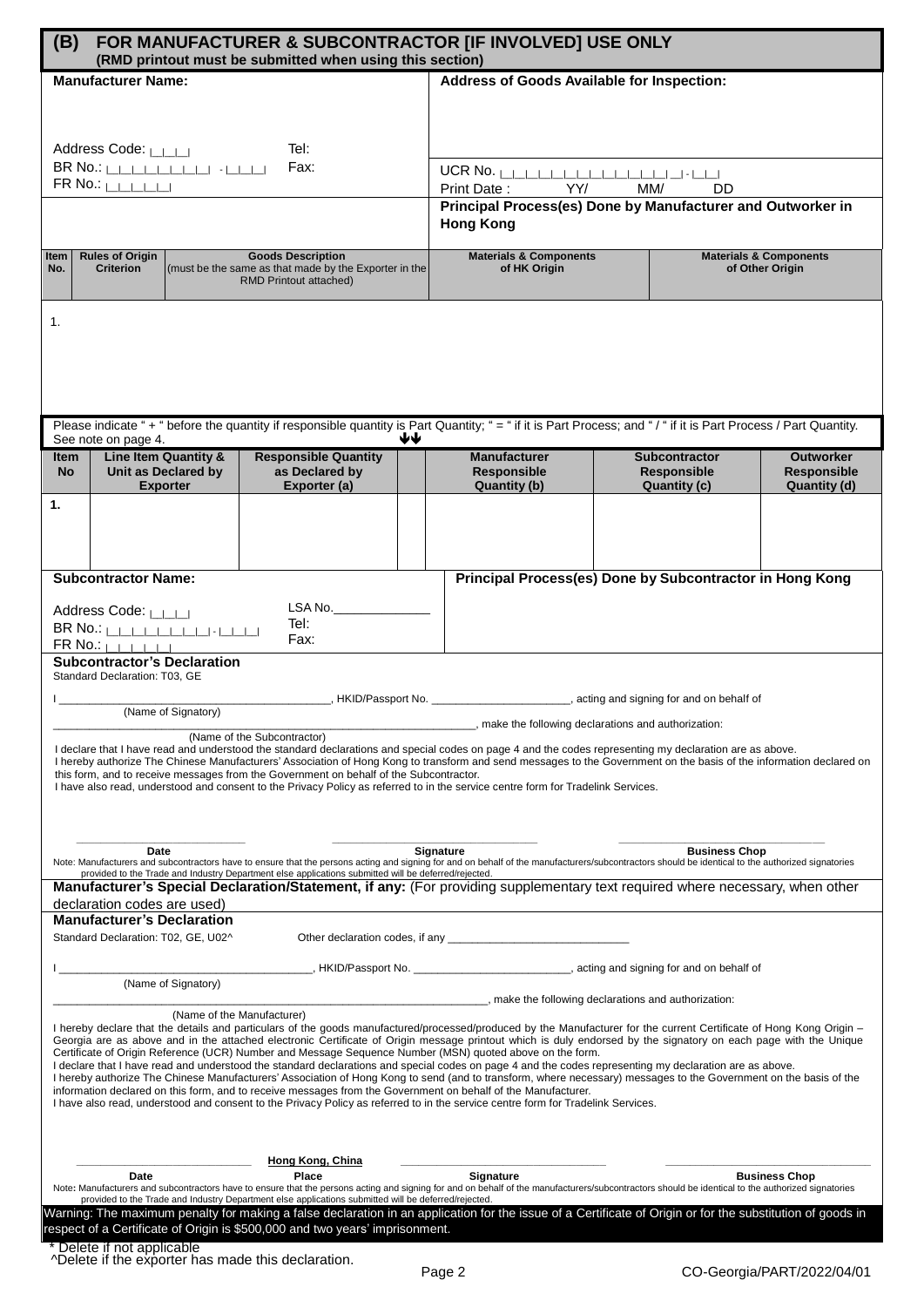| (C)<br><b>FOR SUBCONTRACTOR USE ONLY</b><br>(Manufacturer is using electronic means, MD printout must be submitted when using this section)                                                                                                                                                                                                                              |                                                 |                      |  |  |  |  |
|--------------------------------------------------------------------------------------------------------------------------------------------------------------------------------------------------------------------------------------------------------------------------------------------------------------------------------------------------------------------------|-------------------------------------------------|----------------------|--|--|--|--|
| <b>Subcontractor Name:</b>                                                                                                                                                                                                                                                                                                                                               |                                                 |                      |  |  |  |  |
|                                                                                                                                                                                                                                                                                                                                                                          |                                                 |                      |  |  |  |  |
|                                                                                                                                                                                                                                                                                                                                                                          |                                                 |                      |  |  |  |  |
| Address Code: LANSING                                                                                                                                                                                                                                                                                                                                                    | $UCR$ No.: $\Box$                               |                      |  |  |  |  |
| $BR No:$ $\Box$                                                                                                                                                                                                                                                                                                                                                          |                                                 |                      |  |  |  |  |
| $FR$ No: $\Box$                                                                                                                                                                                                                                                                                                                                                          | Print Date on Submitted Printout: /             | YY.                  |  |  |  |  |
| Tel:<br>Fax:<br>Warning:                                                                                                                                                                                                                                                                                                                                                 |                                                 | DD<br>MМ             |  |  |  |  |
| The maximum penalty for making a false declaration in an application for the issue of a Certificate of Origin or for<br>substitution of goods in respect of a Certificate of Origin is \$500,000 and two years' imprisonment.                                                                                                                                            |                                                 |                      |  |  |  |  |
|                                                                                                                                                                                                                                                                                                                                                                          | <b>Subcontractor's Declaration</b>              |                      |  |  |  |  |
| Standard Declaration: T03, GE                                                                                                                                                                                                                                                                                                                                            | Other declaration codes, if any _______________ |                      |  |  |  |  |
|                                                                                                                                                                                                                                                                                                                                                                          |                                                 |                      |  |  |  |  |
|                                                                                                                                                                                                                                                                                                                                                                          |                                                 |                      |  |  |  |  |
|                                                                                                                                                                                                                                                                                                                                                                          | (Name of the Subcontractor)                     |                      |  |  |  |  |
| make the following declarations and authorization:                                                                                                                                                                                                                                                                                                                       |                                                 |                      |  |  |  |  |
| I hereby declare that the details for the current Certificate of Hong Kong Origin - Georgia application<br>are as in the attached electronic Certificate of Origin message printout which is duly endorsed by the<br>signatory on each page with the Unique Certificate of Origin Reference (UCR) Number and Message<br>Sequence Number (MSN) quoted above on this form. |                                                 |                      |  |  |  |  |
| I declare that I have read and understood the standard declarations and special codes on page 4 and<br>the code representing my declaration is as above.                                                                                                                                                                                                                 |                                                 |                      |  |  |  |  |
| I hereby authorize The Chinese Manufacturers' Association of Hong Kong to transform and send<br>messages to the Government on the basis of the information declared on this form, and to receive<br>messages from the Government on behalf of the Subcontractor.                                                                                                         |                                                 |                      |  |  |  |  |
| I have also read, understood and consent to the Privacy Policy as referred to in the service centre form for<br><b>Tradelink Services.</b>                                                                                                                                                                                                                               |                                                 |                      |  |  |  |  |
|                                                                                                                                                                                                                                                                                                                                                                          |                                                 |                      |  |  |  |  |
|                                                                                                                                                                                                                                                                                                                                                                          |                                                 |                      |  |  |  |  |
|                                                                                                                                                                                                                                                                                                                                                                          |                                                 |                      |  |  |  |  |
|                                                                                                                                                                                                                                                                                                                                                                          |                                                 |                      |  |  |  |  |
|                                                                                                                                                                                                                                                                                                                                                                          |                                                 |                      |  |  |  |  |
|                                                                                                                                                                                                                                                                                                                                                                          |                                                 |                      |  |  |  |  |
|                                                                                                                                                                                                                                                                                                                                                                          |                                                 |                      |  |  |  |  |
| Date<br>Note: Manufacturers and subcontractors have to ensure that the persons acting and signing for and on behalf of the manufacturers/subcontractors should be identical                                                                                                                                                                                              | Signature                                       | <b>Business Chop</b> |  |  |  |  |
| to the authorized signatories provided to the Trade and Industry Department else applications submitted will be deferred/rejected.                                                                                                                                                                                                                                       |                                                 |                      |  |  |  |  |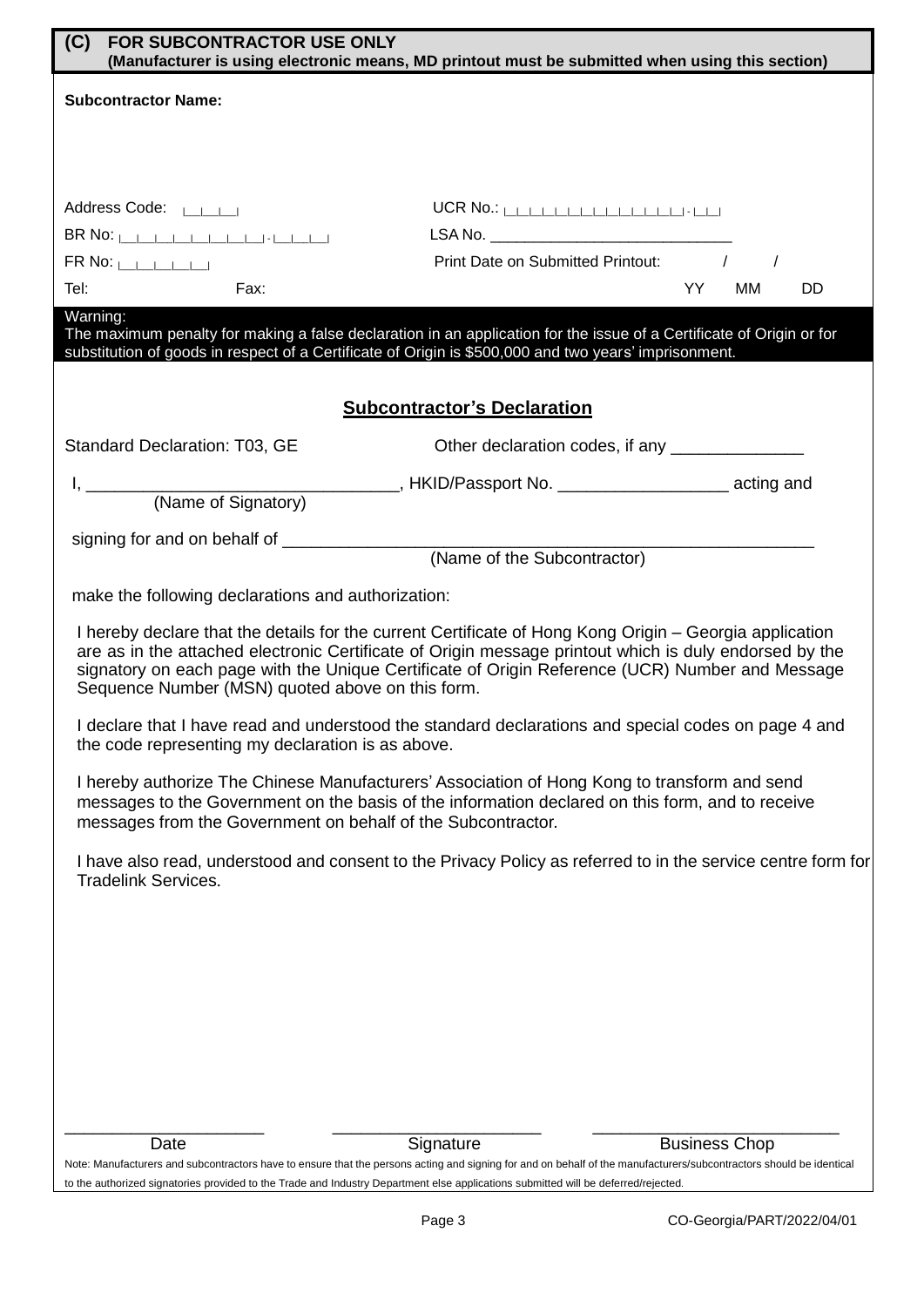| <b>CERTIFICATE OF HONG KONG ORIGIN - Georgia (CO(Georgia))</b>                                                           |                                                                                                                                                                                               |                                                                                                                                                                                                                                                                                                                                                                                                |                                                                                                                                                                                                                                                                                                                                                                                                                                                                                                                                                                                                                                                                                                                                                                                                                                                                                                                                                                                                                                                                                                                                                                                                                                                                                   |                                                                                                                                                                                                                                                                                                                                                                                                                                                                                                                                                                                                                                                                                                                                                                                                                                         |  |  |  |
|--------------------------------------------------------------------------------------------------------------------------|-----------------------------------------------------------------------------------------------------------------------------------------------------------------------------------------------|------------------------------------------------------------------------------------------------------------------------------------------------------------------------------------------------------------------------------------------------------------------------------------------------------------------------------------------------------------------------------------------------|-----------------------------------------------------------------------------------------------------------------------------------------------------------------------------------------------------------------------------------------------------------------------------------------------------------------------------------------------------------------------------------------------------------------------------------------------------------------------------------------------------------------------------------------------------------------------------------------------------------------------------------------------------------------------------------------------------------------------------------------------------------------------------------------------------------------------------------------------------------------------------------------------------------------------------------------------------------------------------------------------------------------------------------------------------------------------------------------------------------------------------------------------------------------------------------------------------------------------------------------------------------------------------------|-----------------------------------------------------------------------------------------------------------------------------------------------------------------------------------------------------------------------------------------------------------------------------------------------------------------------------------------------------------------------------------------------------------------------------------------------------------------------------------------------------------------------------------------------------------------------------------------------------------------------------------------------------------------------------------------------------------------------------------------------------------------------------------------------------------------------------------------|--|--|--|
|                                                                                                                          | <b>STANDARD DECLARATION</b>                                                                                                                                                                   |                                                                                                                                                                                                                                                                                                                                                                                                | <b>CODE LIST</b>                                                                                                                                                                                                                                                                                                                                                                                                                                                                                                                                                                                                                                                                                                                                                                                                                                                                                                                                                                                                                                                                                                                                                                                                                                                                  |                                                                                                                                                                                                                                                                                                                                                                                                                                                                                                                                                                                                                                                                                                                                                                                                                                         |  |  |  |
| <u>Code</u><br>GE<br>T01                                                                                                 | To be made by<br>Description<br>Exporter, Manufacturer &<br>Subcontractor<br>Georgia Free Trade Agreement.<br>Exporter                                                                        |                                                                                                                                                                                                                                                                                                                                                                                                | I declare that the goods described in this application comply with the rules of origin specified for those goods in the Hong Kong, China –<br>I hereby declare that (1) I am duly authorized by the exporter to make this declaration on its behalf; (2) all the information given herein                                                                                                                                                                                                                                                                                                                                                                                                                                                                                                                                                                                                                                                                                                                                                                                                                                                                                                                                                                                         |                                                                                                                                                                                                                                                                                                                                                                                                                                                                                                                                                                                                                                                                                                                                                                                                                                         |  |  |  |
|                                                                                                                          |                                                                                                                                                                                               |                                                                                                                                                                                                                                                                                                                                                                                                |                                                                                                                                                                                                                                                                                                                                                                                                                                                                                                                                                                                                                                                                                                                                                                                                                                                                                                                                                                                                                                                                                                                                                                                                                                                                                   | has been checked by me on behalf of the exporter and is true; (3) the merchandise described in this application consists exclusively of<br>the goods manufactured / processed / produced by the manufacturer / processor / producer / subcontractor described in the application<br>and will be exported by the exporter in the manner described in this application; and (4) the exporter has not applied to any other<br>Certificate Issuing Organization for a Certificate of Origin in respect of the consignment described in this application. The exporter also<br>authorizes the Director-General of Trade and Industry or the Government Approved Certification Organization with which this<br>application is filed to disclose all or any of the information provided herein to any third parties in Hong Kong or elsewhere. |  |  |  |
| T02                                                                                                                      | Manufacturer                                                                                                                                                                                  | herein to any third parties in Hong Kong or elsewhere.                                                                                                                                                                                                                                                                                                                                         | I hereby declare that (1) I am duly authorized by the manufacturer to make this declaration on its behalf; (2) all the information given<br>herein has been checked by me on behalf of the manufacturer and is true; (3) the goods which are fully and accurately described in this<br>manufacturer declaration have been manufactured / processed / produced in the manufacturer's / subcontractor's premises or place in<br>Hong Kong registered with Trade and Industry Department; (4) the principal processes done by the manufacturer / subcontractor<br>declared in this manufacturer declaration have been carried out in the manufacturer's / subcontractor's premises or place in Hong Kong<br>registered with Trade and Industry Department as represented by its / their address code(s) described in this declaration; and (5) the<br>goods will be located in the address of goods available for inspection as described in this declaration for not less than 2 clear working<br>days from the date of this manufacturer declaration. The manufacturer also authorizes the Director-General of Trade and Industry or the<br>Government Approved Certification Organization with which this application is filed to disclose all or any of the information provided |                                                                                                                                                                                                                                                                                                                                                                                                                                                                                                                                                                                                                                                                                                                                                                                                                                         |  |  |  |
| M20                                                                                                                      | Manufacturer                                                                                                                                                                                  | I declare that the regional value content of the goods declared in this application is calculated in accordance with Article 4 (Regional<br>Value Content) of Chapter 3 (Rules of Origin) of the Hong Kong, China – Georgia Free Trade Agreement. The detailed calculation and<br>all the supporting records are kept and will be made available for inspection for not less than three years. |                                                                                                                                                                                                                                                                                                                                                                                                                                                                                                                                                                                                                                                                                                                                                                                                                                                                                                                                                                                                                                                                                                                                                                                                                                                                                   |                                                                                                                                                                                                                                                                                                                                                                                                                                                                                                                                                                                                                                                                                                                                                                                                                                         |  |  |  |
| T03                                                                                                                      | Subcontractor                                                                                                                                                                                 |                                                                                                                                                                                                                                                                                                                                                                                                |                                                                                                                                                                                                                                                                                                                                                                                                                                                                                                                                                                                                                                                                                                                                                                                                                                                                                                                                                                                                                                                                                                                                                                                                                                                                                   | I hereby declare that (1) I am duly authorized by the subcontractor to make this declaration on its behalf; (2) all the information given<br>herein has been checked by me on behalf of the subcontractor and is true; and (3) the subcontractor has carried out the principal<br>process(es) done by the subcontractor declared in this manufacturer declaration in its factory in Hong Kong registered with Trade and<br>Industry Department as represented by its address code described in this declaration. The subcontractor also authorizes the<br>Director-General of Trade and Industry or the Government Approved Certification Organization with which this application is filed to<br>disclose all or any of the information provided herein to any third parties in Hong Kong or elsewhere.                                |  |  |  |
| U02                                                                                                                      | Either Exporter / one of the<br>Manufacturers                                                                                                                                                 | Georgia Free Trade Agreement for the goods exported to Georgia.                                                                                                                                                                                                                                                                                                                                |                                                                                                                                                                                                                                                                                                                                                                                                                                                                                                                                                                                                                                                                                                                                                                                                                                                                                                                                                                                                                                                                                                                                                                                                                                                                                   | For the purpose of completion of box 13 on CO(Georgia), I declare that the information provided for this application is correct, and that<br>all the goods were produced in Hong Kong, China and that they comply with the origin requirements specified in the Hong Kong, China -                                                                                                                                                                                                                                                                                                                                                                                                                                                                                                                                                      |  |  |  |
|                                                                                                                          | <b>EXPORTER'S SPECIAL REQUEST CODES</b>                                                                                                                                                       |                                                                                                                                                                                                                                                                                                                                                                                                | <b>SUPPORTING DOCUMENT CODES</b>                                                                                                                                                                                                                                                                                                                                                                                                                                                                                                                                                                                                                                                                                                                                                                                                                                                                                                                                                                                                                                                                                                                                                                                                                                                  |                                                                                                                                                                                                                                                                                                                                                                                                                                                                                                                                                                                                                                                                                                                                                                                                                                         |  |  |  |
| Code                                                                                                                     | <b>Description</b>                                                                                                                                                                            |                                                                                                                                                                                                                                                                                                                                                                                                | Code                                                                                                                                                                                                                                                                                                                                                                                                                                                                                                                                                                                                                                                                                                                                                                                                                                                                                                                                                                                                                                                                                                                                                                                                                                                                              | <b>Description</b>                                                                                                                                                                                                                                                                                                                                                                                                                                                                                                                                                                                                                                                                                                                                                                                                                      |  |  |  |
| 501                                                                                                                      | Request for an additional copy of the certificate.                                                                                                                                            |                                                                                                                                                                                                                                                                                                                                                                                                | 205                                                                                                                                                                                                                                                                                                                                                                                                                                                                                                                                                                                                                                                                                                                                                                                                                                                                                                                                                                                                                                                                                                                                                                                                                                                                               | Explanatory letter for Retrospective CO Application.                                                                                                                                                                                                                                                                                                                                                                                                                                                                                                                                                                                                                                                                                                                                                                                    |  |  |  |
| 502                                                                                                                      | Hiding information of consignee to be printed on the certificate.                                                                                                                             |                                                                                                                                                                                                                                                                                                                                                                                                | 206<br>207                                                                                                                                                                                                                                                                                                                                                                                                                                                                                                                                                                                                                                                                                                                                                                                                                                                                                                                                                                                                                                                                                                                                                                                                                                                                        | Explanatory letter for expeditious application.                                                                                                                                                                                                                                                                                                                                                                                                                                                                                                                                                                                                                                                                                                                                                                                         |  |  |  |
| 503                                                                                                                      | Request for endorsement on supporting documents such as<br>commercial invoice.                                                                                                                |                                                                                                                                                                                                                                                                                                                                                                                                | 208                                                                                                                                                                                                                                                                                                                                                                                                                                                                                                                                                                                                                                                                                                                                                                                                                                                                                                                                                                                                                                                                                                                                                                                                                                                                               | Explanatory letter (others).<br>Copy of buyer's order.                                                                                                                                                                                                                                                                                                                                                                                                                                                                                                                                                                                                                                                                                                                                                                                  |  |  |  |
| 504                                                                                                                      | 209<br>Hiding information of Producer's name, address and country/place (if<br>known) and state "Available to the competent authority or authorised<br>body upon request" on the certificate. |                                                                                                                                                                                                                                                                                                                                                                                                |                                                                                                                                                                                                                                                                                                                                                                                                                                                                                                                                                                                                                                                                                                                                                                                                                                                                                                                                                                                                                                                                                                                                                                                                                                                                                   | Copy of production order and records.                                                                                                                                                                                                                                                                                                                                                                                                                                                                                                                                                                                                                                                                                                                                                                                                   |  |  |  |
|                                                                                                                          | <b>EXPEDITIOUS PROCESSING REQUEST REASON CODES</b>                                                                                                                                            |                                                                                                                                                                                                                                                                                                                                                                                                | 210                                                                                                                                                                                                                                                                                                                                                                                                                                                                                                                                                                                                                                                                                                                                                                                                                                                                                                                                                                                                                                                                                                                                                                                                                                                                               | Copy of buyer's shipment instructions.                                                                                                                                                                                                                                                                                                                                                                                                                                                                                                                                                                                                                                                                                                                                                                                                  |  |  |  |
| Code                                                                                                                     | <b>Description</b>                                                                                                                                                                            |                                                                                                                                                                                                                                                                                                                                                                                                | 211                                                                                                                                                                                                                                                                                                                                                                                                                                                                                                                                                                                                                                                                                                                                                                                                                                                                                                                                                                                                                                                                                                                                                                                                                                                                               | Copy of relevant documents from overseas customs.                                                                                                                                                                                                                                                                                                                                                                                                                                                                                                                                                                                                                                                                                                                                                                                       |  |  |  |
| 101                                                                                                                      | To meet unexpected change of tight shipment schedule.                                                                                                                                         |                                                                                                                                                                                                                                                                                                                                                                                                | 212                                                                                                                                                                                                                                                                                                                                                                                                                                                                                                                                                                                                                                                                                                                                                                                                                                                                                                                                                                                                                                                                                                                                                                                                                                                                               | Copy of Letter of Credit (L/C).                                                                                                                                                                                                                                                                                                                                                                                                                                                                                                                                                                                                                                                                                                                                                                                                         |  |  |  |
| 102                                                                                                                      | To meet urgent request of the overseas buyer for advanced<br>delivery of goods.                                                                                                               |                                                                                                                                                                                                                                                                                                                                                                                                | 213<br>214                                                                                                                                                                                                                                                                                                                                                                                                                                                                                                                                                                                                                                                                                                                                                                                                                                                                                                                                                                                                                                                                                                                                                                                                                                                                        | Copy of invoice.<br>Copy of shipping document: e.g. bill of lading / air waybill.                                                                                                                                                                                                                                                                                                                                                                                                                                                                                                                                                                                                                                                                                                                                                       |  |  |  |
| 103                                                                                                                      | To send samples urgently required by overseas buyers.                                                                                                                                         |                                                                                                                                                                                                                                                                                                                                                                                                |                                                                                                                                                                                                                                                                                                                                                                                                                                                                                                                                                                                                                                                                                                                                                                                                                                                                                                                                                                                                                                                                                                                                                                                                                                                                                   | Copy of packing list.                                                                                                                                                                                                                                                                                                                                                                                                                                                                                                                                                                                                                                                                                                                                                                                                                   |  |  |  |
| 104                                                                                                                      | To facilitate clearance of consignments held up by overseas                                                                                                                                   |                                                                                                                                                                                                                                                                                                                                                                                                |                                                                                                                                                                                                                                                                                                                                                                                                                                                                                                                                                                                                                                                                                                                                                                                                                                                                                                                                                                                                                                                                                                                                                                                                                                                                                   | Relevant copy of Certificate of Origin.                                                                                                                                                                                                                                                                                                                                                                                                                                                                                                                                                                                                                                                                                                                                                                                                 |  |  |  |
| customs.                                                                                                                 |                                                                                                                                                                                               |                                                                                                                                                                                                                                                                                                                                                                                                | 217                                                                                                                                                                                                                                                                                                                                                                                                                                                                                                                                                                                                                                                                                                                                                                                                                                                                                                                                                                                                                                                                                                                                                                                                                                                                               | Copy of Export Licence (EL) and/or other trade documents.                                                                                                                                                                                                                                                                                                                                                                                                                                                                                                                                                                                                                                                                                                                                                                               |  |  |  |
| Application being deferred for one or more times.<br>105<br>Deferred for amendment after production / consignment<br>106 |                                                                                                                                                                                               |                                                                                                                                                                                                                                                                                                                                                                                                | 219<br>220                                                                                                                                                                                                                                                                                                                                                                                                                                                                                                                                                                                                                                                                                                                                                                                                                                                                                                                                                                                                                                                                                                                                                                                                                                                                        | Copy of authorisation letter from registered brand name / trademark holder.<br>Copy of authorisation letter from copyright holder.                                                                                                                                                                                                                                                                                                                                                                                                                                                                                                                                                                                                                                                                                                      |  |  |  |
|                                                                                                                          | check by C&ED.                                                                                                                                                                                |                                                                                                                                                                                                                                                                                                                                                                                                | HD <sub>3</sub>                                                                                                                                                                                                                                                                                                                                                                                                                                                                                                                                                                                                                                                                                                                                                                                                                                                                                                                                                                                                                                                                                                                                                                                                                                                                   | Others.                                                                                                                                                                                                                                                                                                                                                                                                                                                                                                                                                                                                                                                                                                                                                                                                                                 |  |  |  |
| 107                                                                                                                      | This is a retrospective application.                                                                                                                                                          |                                                                                                                                                                                                                                                                                                                                                                                                |                                                                                                                                                                                                                                                                                                                                                                                                                                                                                                                                                                                                                                                                                                                                                                                                                                                                                                                                                                                                                                                                                                                                                                                                                                                                                   | NOTE:                                                                                                                                                                                                                                                                                                                                                                                                                                                                                                                                                                                                                                                                                                                                                                                                                                   |  |  |  |
| 110<br>HD3                                                                                                               | To meet the terms of Letter of Credit (L/C).<br>Others.                                                                                                                                       |                                                                                                                                                                                                                                                                                                                                                                                                |                                                                                                                                                                                                                                                                                                                                                                                                                                                                                                                                                                                                                                                                                                                                                                                                                                                                                                                                                                                                                                                                                                                                                                                                                                                                                   | Part Process, (a) = (b) = (c) = (d), value of the indicator should be $=$<br>Part Quantity, (a) = (b) + (c) + (d), value of the indicator should be '+'                                                                                                                                                                                                                                                                                                                                                                                                                                                                                                                                                                                                                                                                                 |  |  |  |
|                                                                                                                          |                                                                                                                                                                                               |                                                                                                                                                                                                                                                                                                                                                                                                | When $(b) + (c) + (d)$ do not add up or each is not equivalent to (a), value of the indicator<br>should be '/'                                                                                                                                                                                                                                                                                                                                                                                                                                                                                                                                                                                                                                                                                                                                                                                                                                                                                                                                                                                                                                                                                                                                                                    |                                                                                                                                                                                                                                                                                                                                                                                                                                                                                                                                                                                                                                                                                                                                                                                                                                         |  |  |  |
|                                                                                                                          | <b>RULES OF ORIGIN CRITERION</b>                                                                                                                                                              |                                                                                                                                                                                                                                                                                                                                                                                                |                                                                                                                                                                                                                                                                                                                                                                                                                                                                                                                                                                                                                                                                                                                                                                                                                                                                                                                                                                                                                                                                                                                                                                                                                                                                                   |                                                                                                                                                                                                                                                                                                                                                                                                                                                                                                                                                                                                                                                                                                                                                                                                                                         |  |  |  |

## **Code Description**

WO **T**he good of this line item is wholly obtained or produced in a Party in accordance with Article 3 (Goods Wholly Obtained) of Chapter 3 (Rules of Origin) of the Hong Kong, China – Georgia Free Trade Agreement.

WP The good of this line item is produced in a Party exclusively from originating materials in accordance with the Hong Kong, China – Georgia Free Trade Agreement. RVC The good of this line item is produced from non-originating materials in a Party, provided that the good conforms to a regional value content of no less than 40%, as

calculated in accordance with Article 4 (Regional Value Content) of Chapter 3 (Rules of Origin) of the Hong Kong, China – Georgia Free Trade Agreement.<br>PSR The good of this line item is produced from non-originating materi specified in Annex 3-1 (Product Specific Rules of Origin) of Chapter 3 (Rules of Origin) of the Hong Kong, China – Georgia Free Trade Agreement.